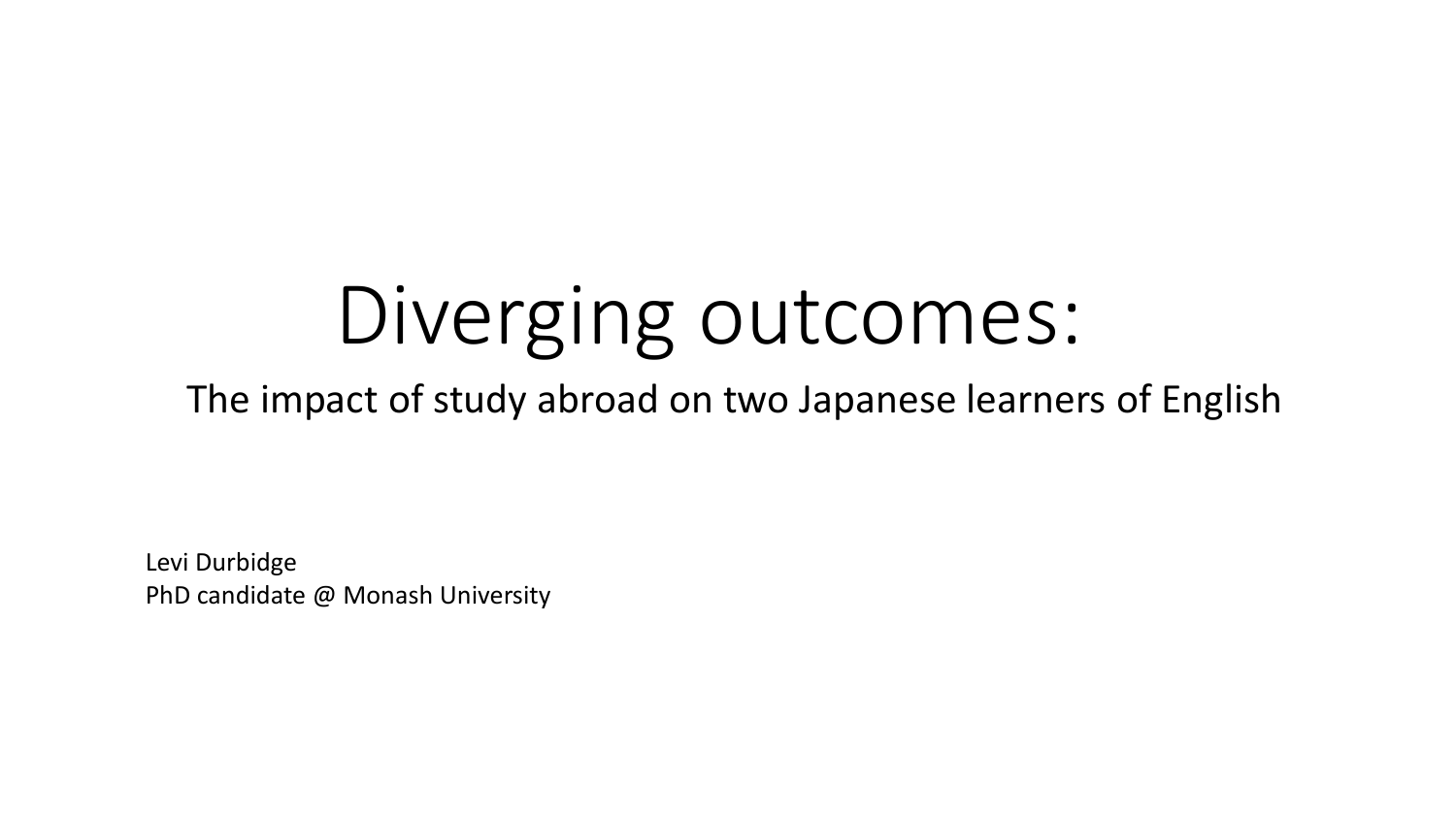# Background

- •I have lived in Japan for almost 15 years
- Borders are growing increasingly indistinct
- Respond to the calls of scholars such as Block (2007) and Kinginger (2013)
- •Despite the large numbers of Japanese high school students which travel abroad each year (over 168,000 in 2014), they are essentially absent from SA literature.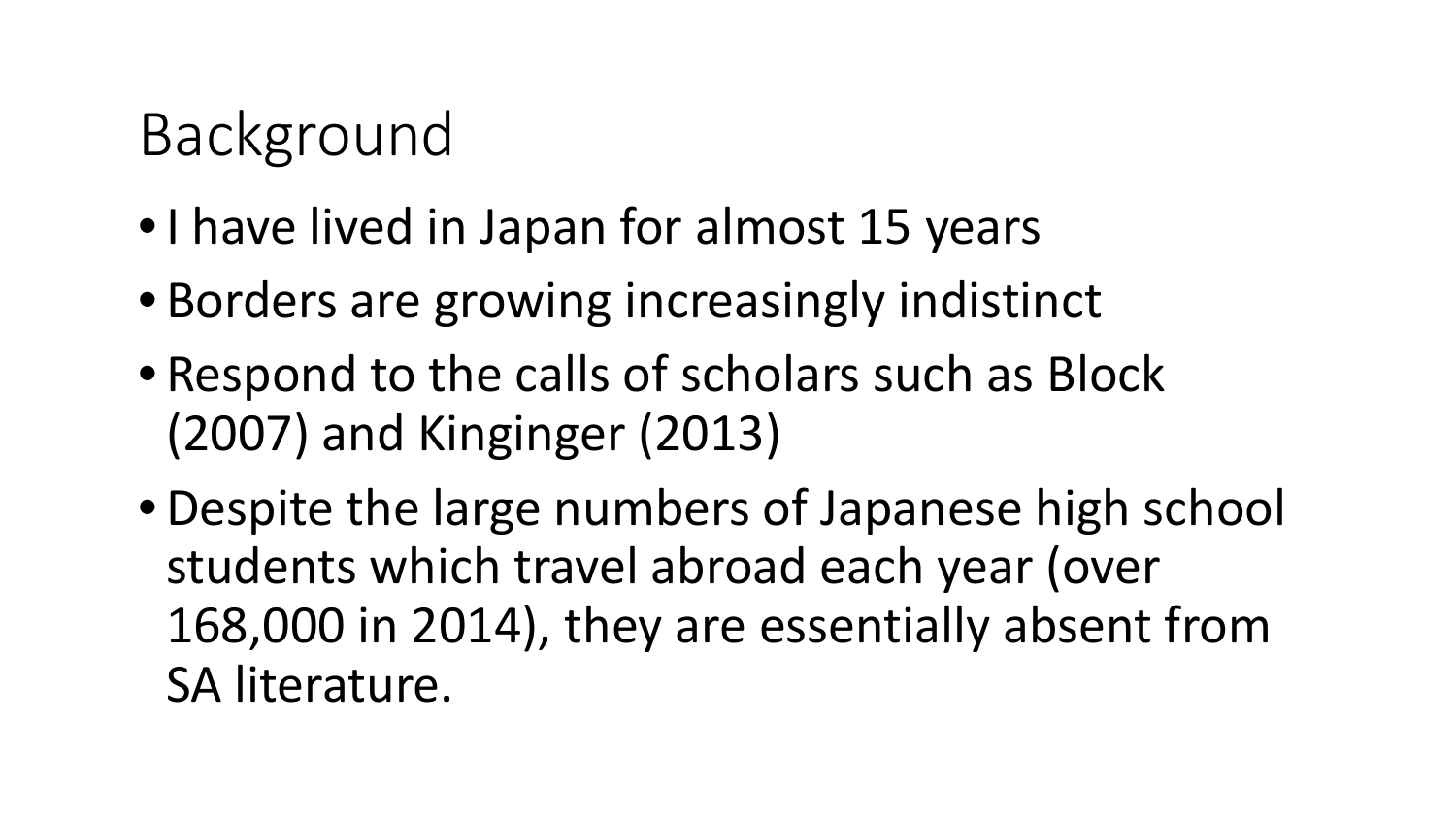### Key Concepts

• Post-structuralist notions of identity

• Ambivalence and critical experiences

•Individual differences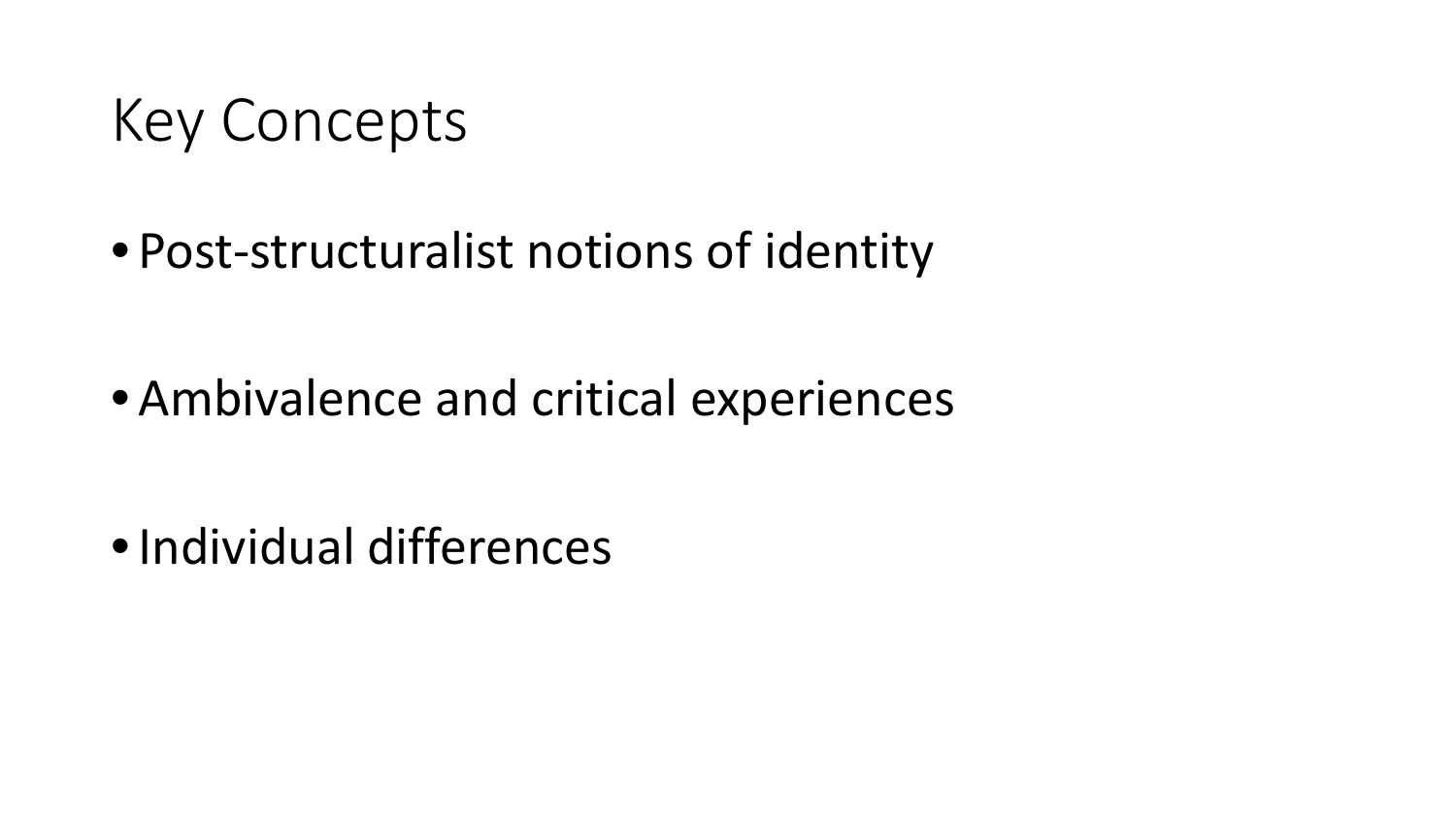### Identity

• Drawing on the work of theorists such as Bakhtin(1981), Bourdieu (1977) and Weedon (1996) post-structualist notions of identity see it as:

"multiple, conflictual, negotiated and evolving" (Canagarajah, 2004) "fragmented and contested in nature" (Block, 2007)

• "…when we learn a language we are also forming a sense of self" (Jackson, 2008, p.34)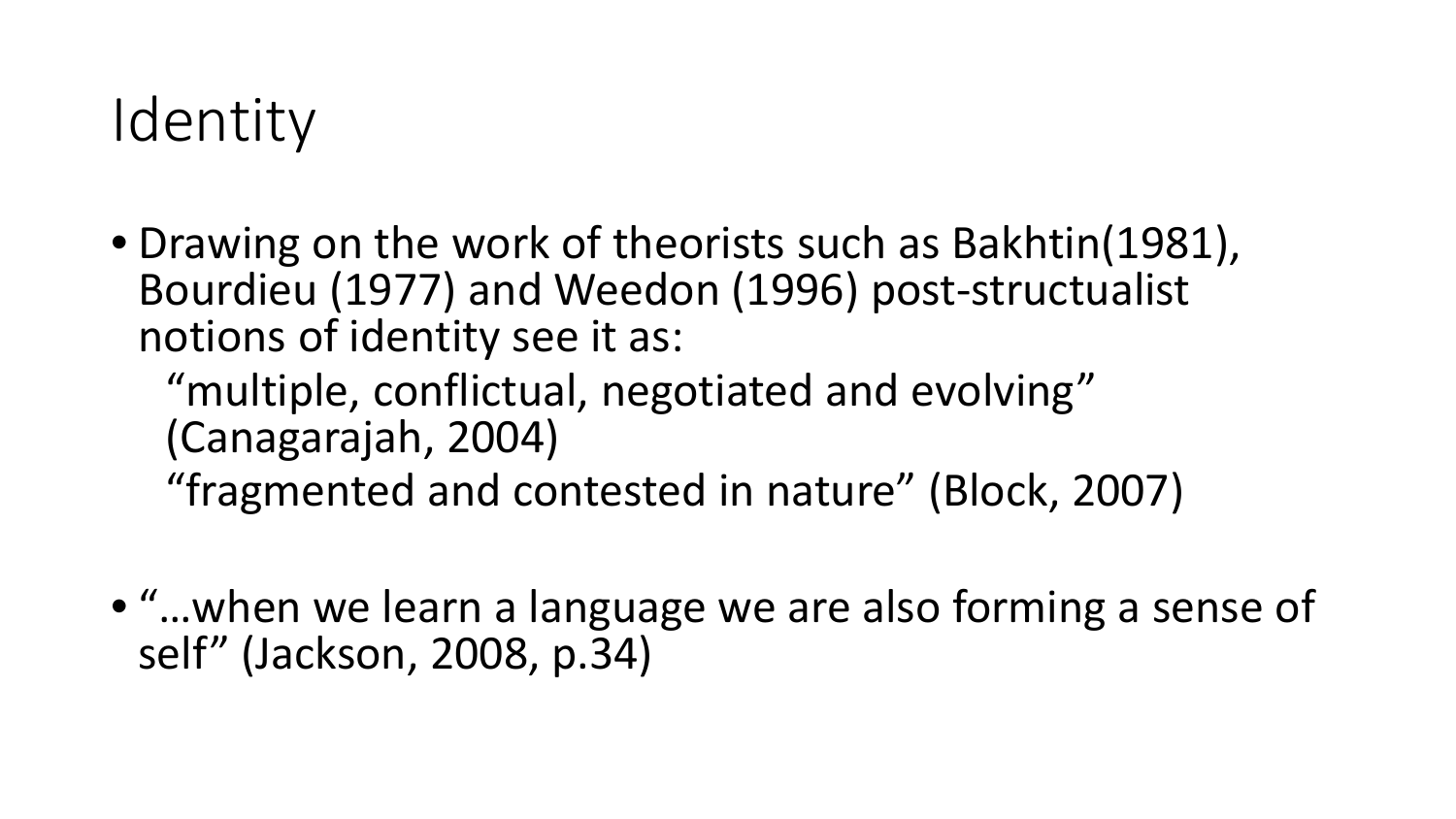### Identity

• "Individuals are both the site and subjects of discursive struggle for their identity…the individual is constantly subjected to discourse. In thought, speech or writing individuals of necessity commit themselves to specific subject positions and embrace quite contradictory modes of subjectivity at different moments" (Weedon, 1996, p. 93-94).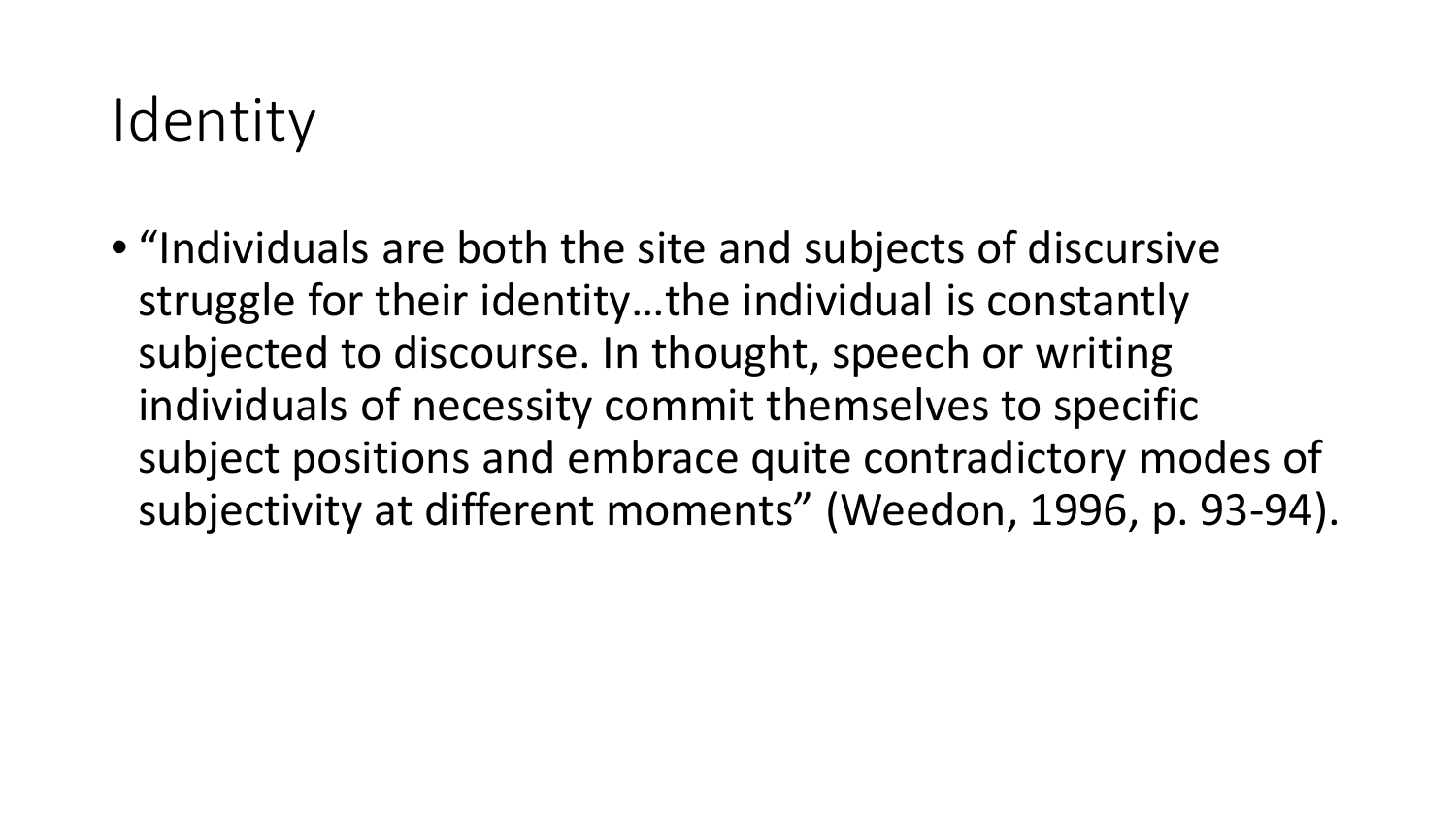# Critical experiences

- "By critical experiences I mean periods of time during which prolonged contact with an L2 and a new and different cultural setting causes irreversible destabilization of the individual's sense of self" (Block, 2002, p.4)
- These experiences lead a learner to question the cultural and linguistic norms which have up until that point formed the foundations of who they are and what they believe about the world.
- Not exclusive to study abroad but more likely to occur in situations where the cultural and linguistic setting is different.
- Result in the learner experiencing ambivalence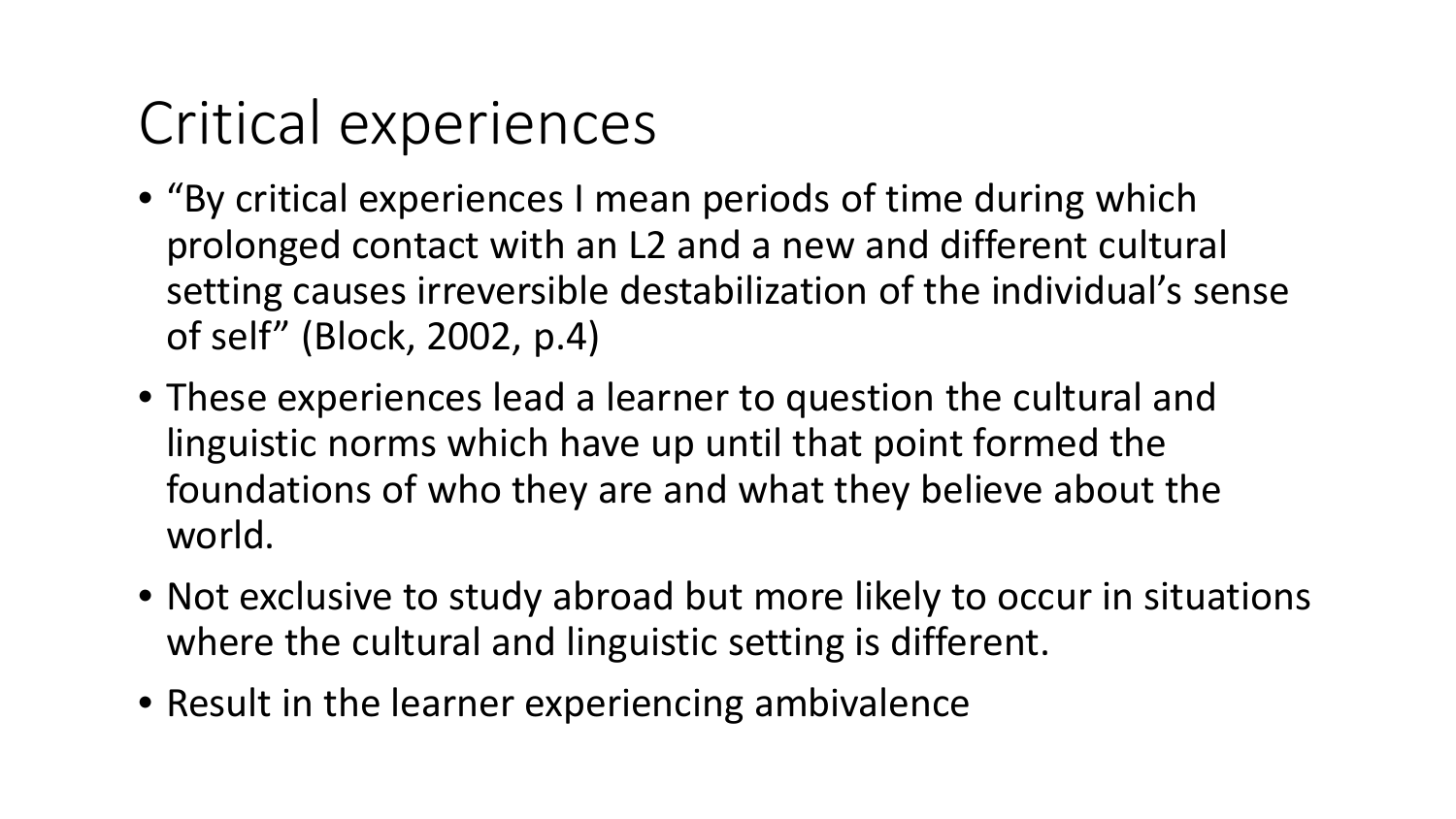### Ambivalence

- "Ambivalence… is the acute discomfort we feel when we are unable to read the situation properly and to choose between alternative actions."
- "The situation turns ambivalent if the linguistic tools…prove inadequate…None of the learned patterns could be proper in an ambivalent situation – or more than one of the learned patterns could be applied; whatever is the case, the outcome is the feeling of indecision, undecidability, and hence loss of control" (Bauman, 1991, p. 1)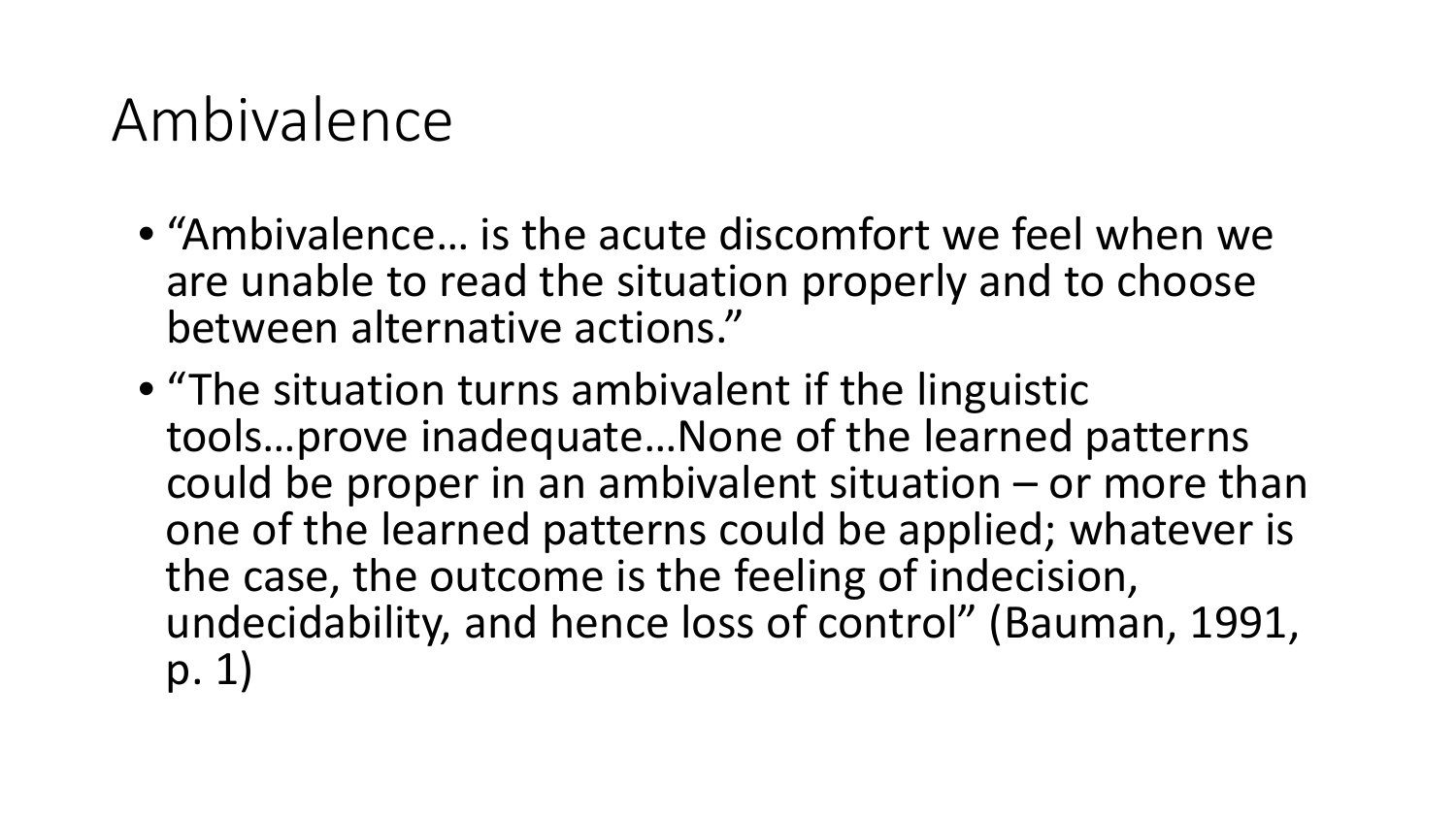### Individual differences (ID)

- "It has been long observed that there is a particularly wide variation among language learners in terms of their ultimate success in mastering an L2" (Dörnyei, 2005).
- •Dörnyei's taxonomy includes (but is not limited to):
	- Personality, Temperament, and Mood
	- Language Aptitude
	- Motivation and 'Self-Motivation'
	- Learning Styles and Cognitive Styles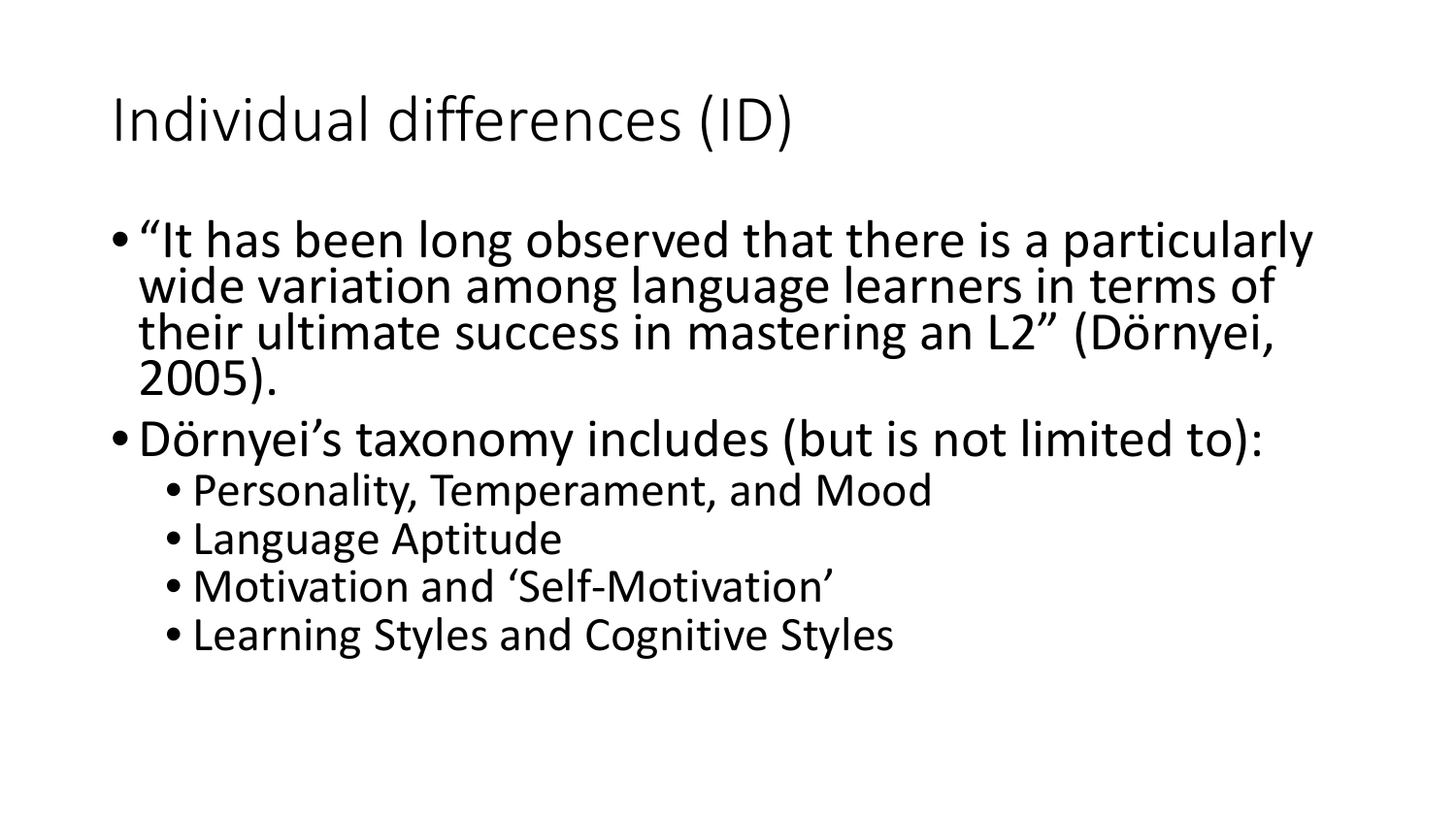### IDs and SA

- Early SA research also soon found that individual outcomes were highly variable, e.g. DeKeyser's (1991) study of American learners of Spanish.
- How participants react to the ambivalence they encounter when studying abroad is heavily influenced by IDs including their personalities and social histories and has repercussions for their relationship to the TL both during and after SA.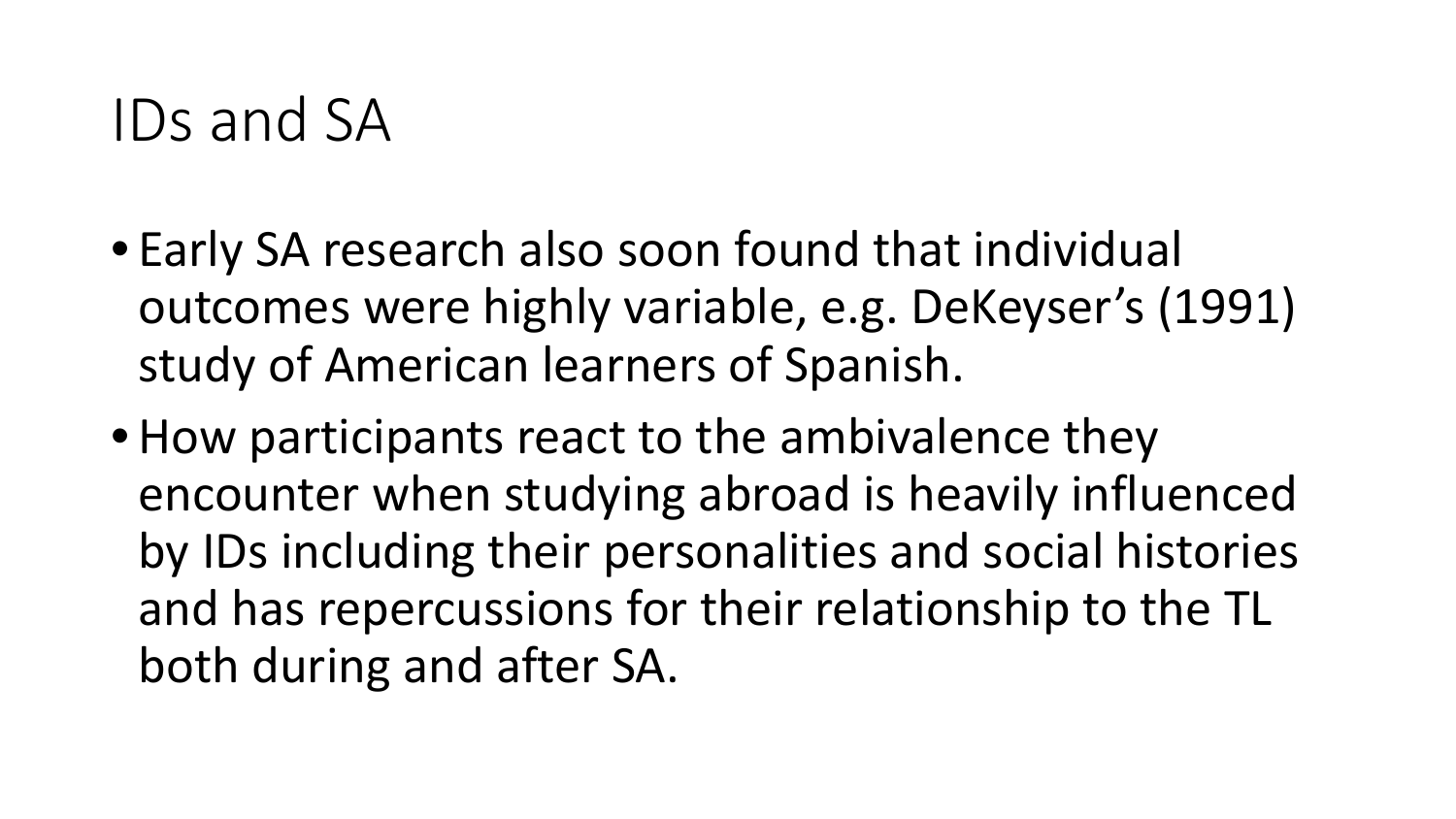### Methodology

- Pre- and post-sojourn semi-structured interviews
- Daily journal during program
- Data recorded in Japanese, collated and submitted to thematic analysis
- All quotations in this presentation have been translated by myself to English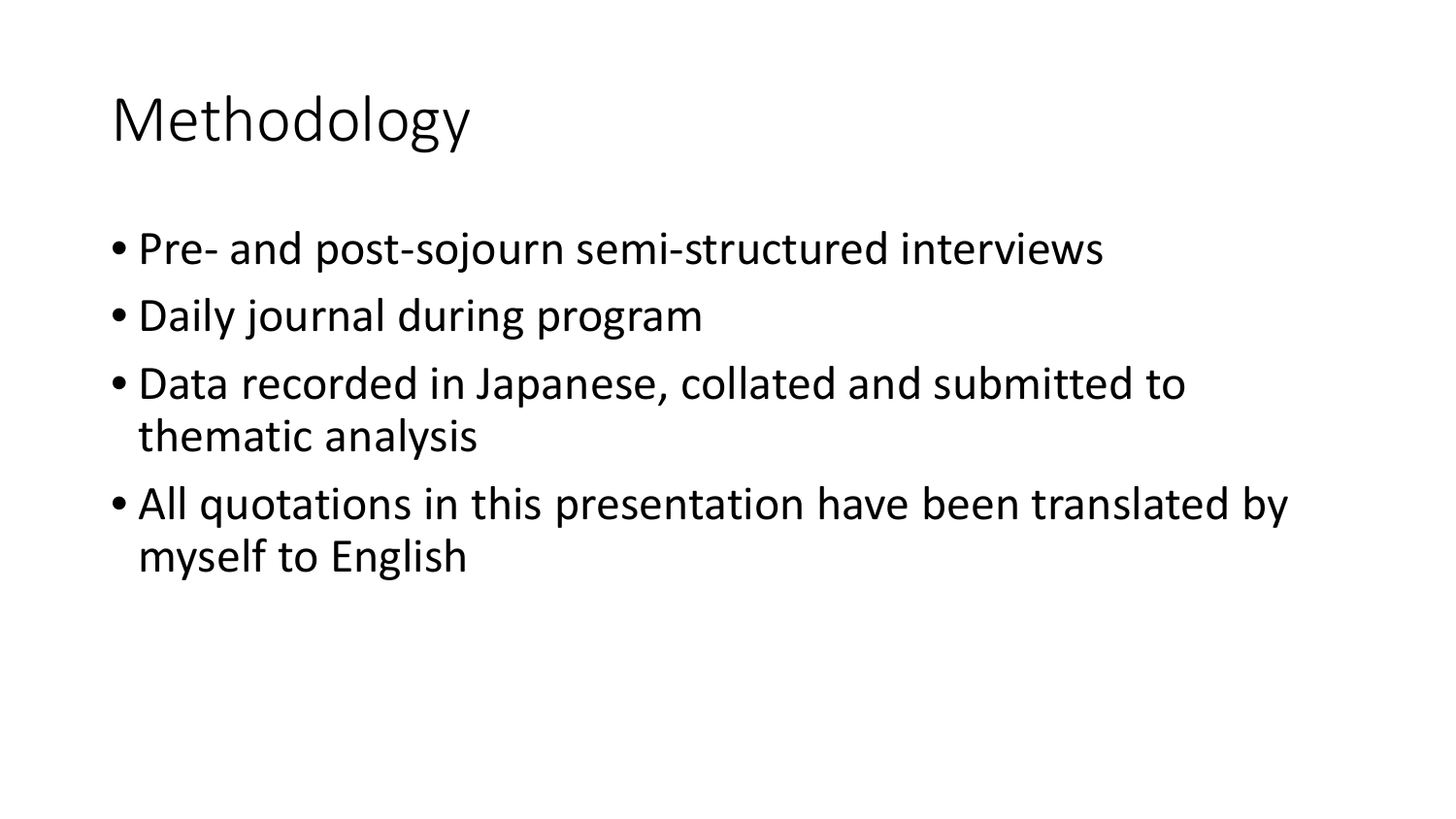### Participants

**Mari:** 1<sup>st</sup> year of high school (equivalent to Year 10)

Ami: 2<sup>nd</sup> year of high school (equivalent to Year 11)

- Both female Japanese students at an elite, private high school
- Both in regular EFL classes with Japanese (4 hours p/w) and native-speaking teachers (2 hours p/w) achieving mid-to-high level grades
- Both identified influences related to English as motivating their decision to join the exchange program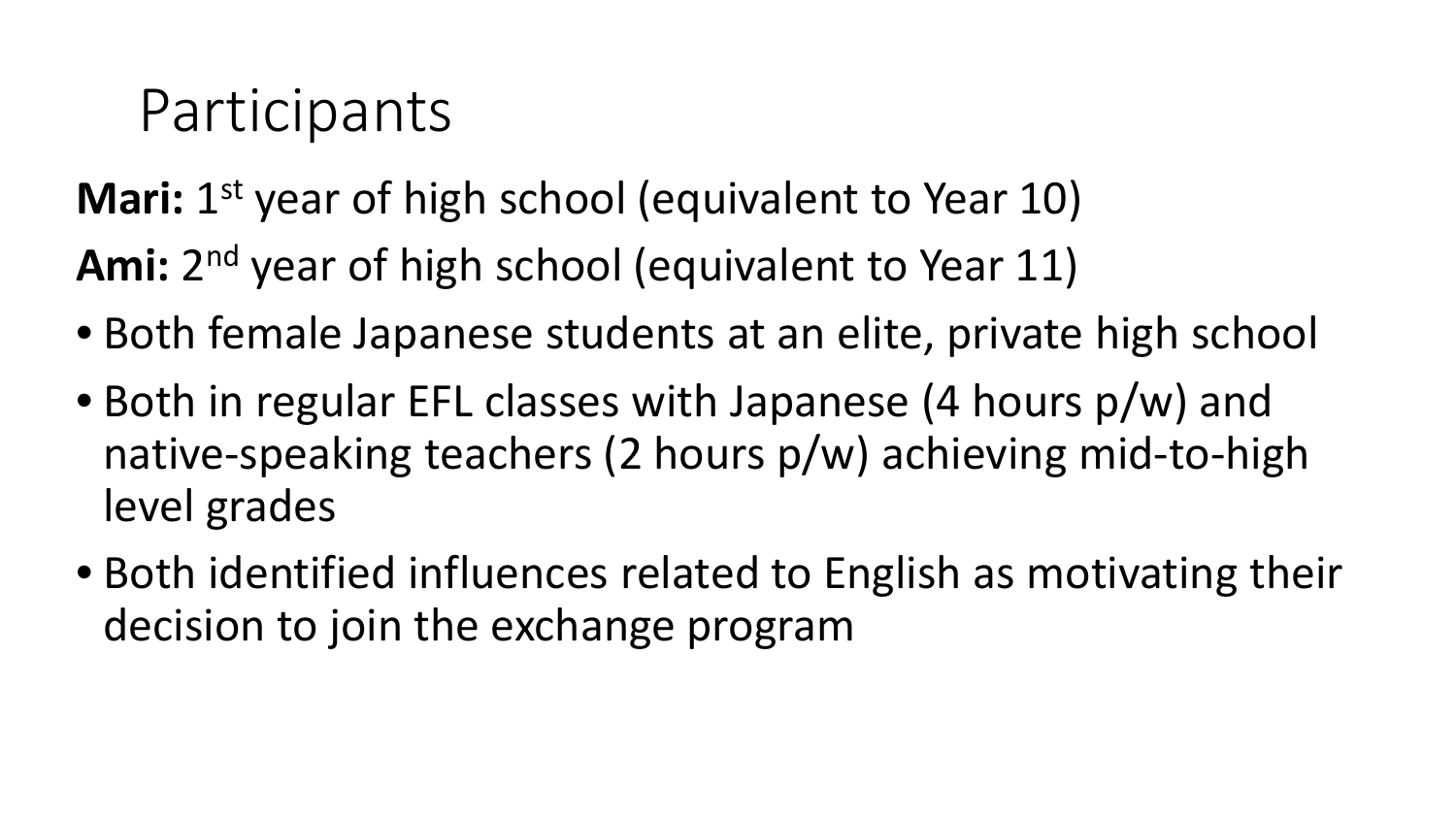

Homestay for two and a half weeks in the north of England. Involved attending school with exchange partner as well as extra-curricular activities.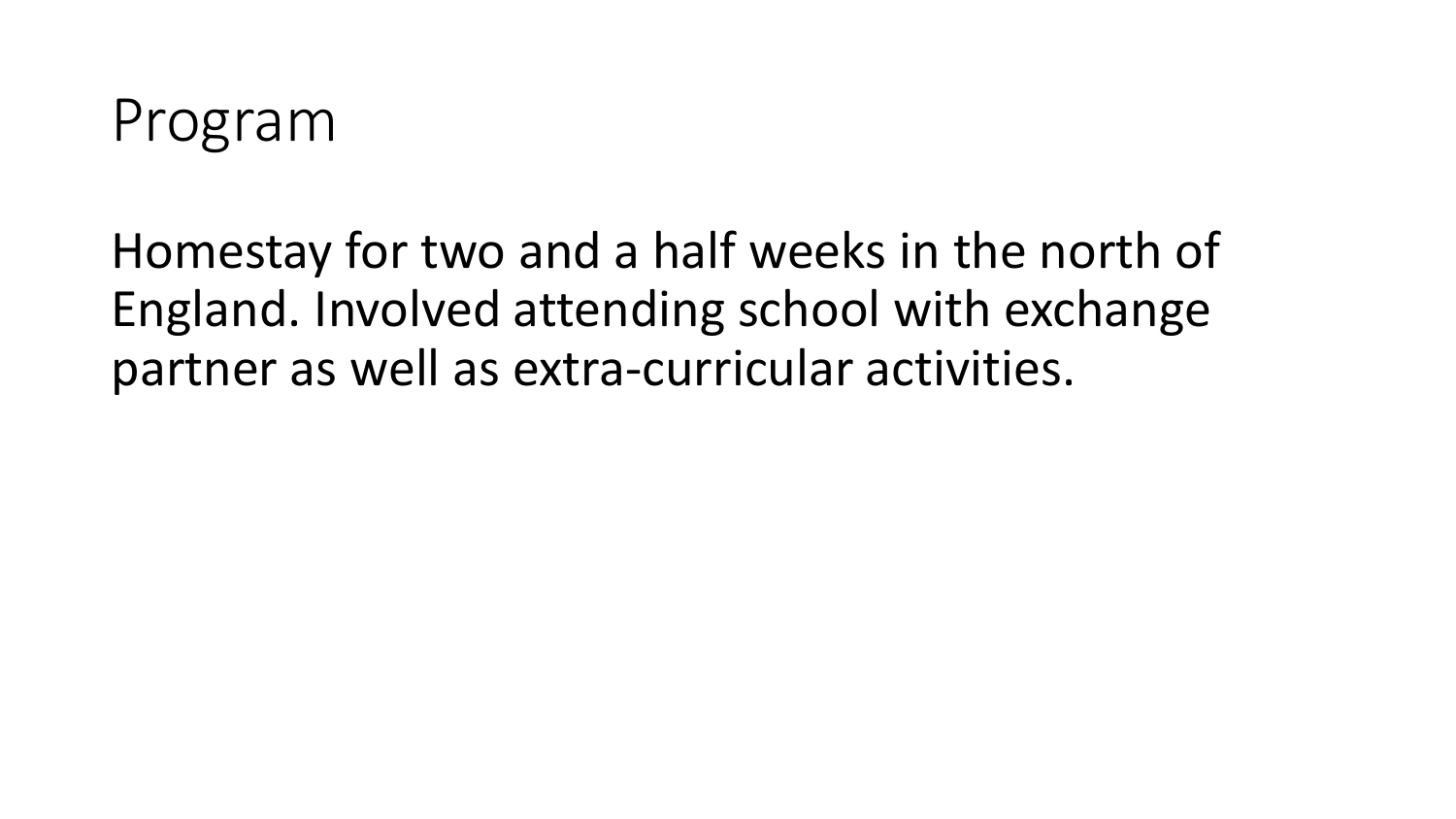### Pre-departure: Mari

- 3 key influences in decision:
	- Mother who had lived in England as a child
	- Studying English in junior high school
	- Reading books about England

"…this is the period of life where I'm still absorbing things from everywhere, for example coming to school and studying … this could be the period that I'm most actively moving between these *en*"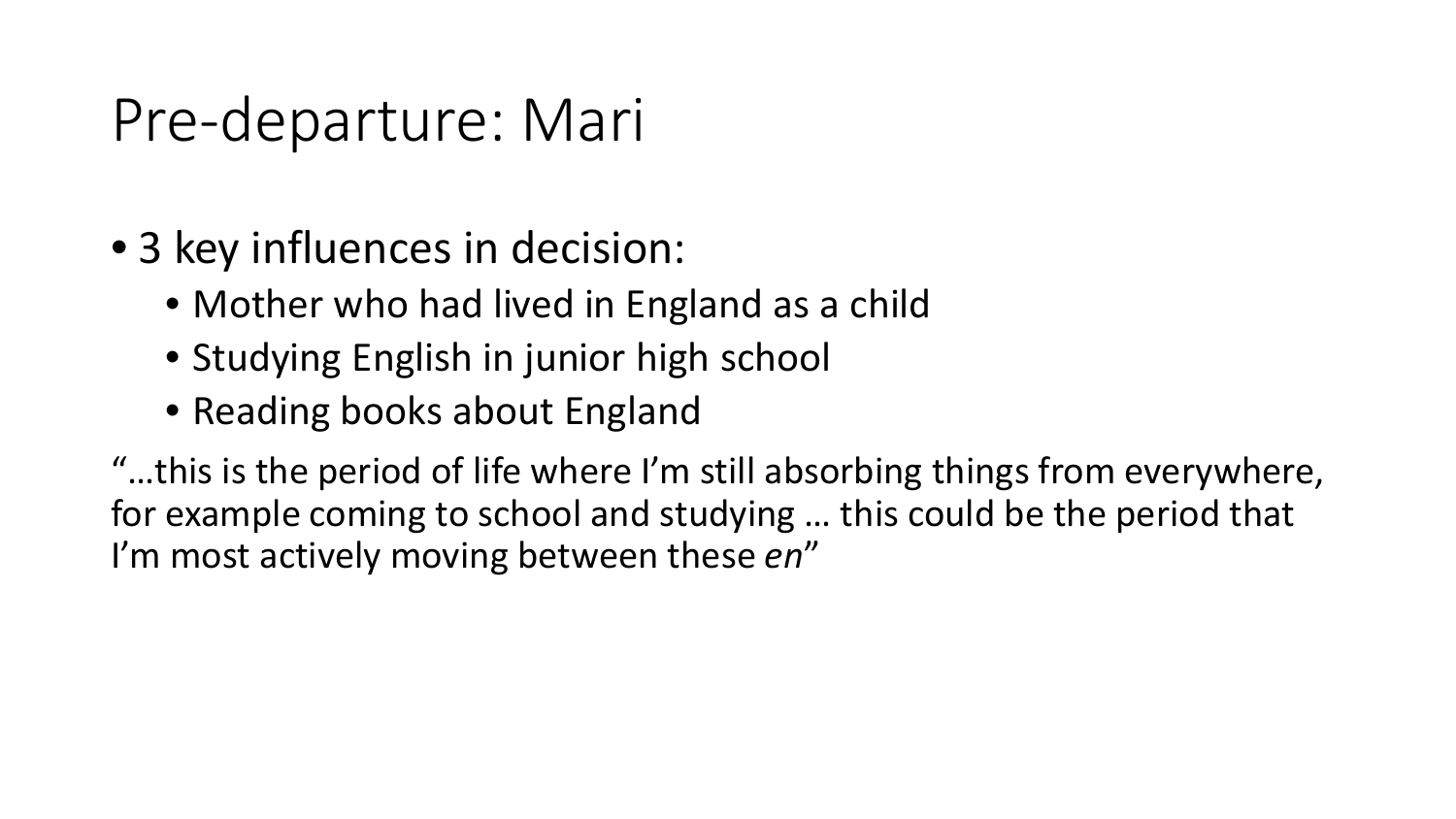### Pre-departure: Ami

- 2 key influences:
	- Had lived in the US for 4 years as a child but had forgotten her English and wanted to reconnect with that past
	- A positive review of the program from another girl in her "club" who had participated the previous year
- Saw herself as a typical Japanese high school girl with "straight black hair like the majority, I don't have the type of personality that stands out, my grades are average"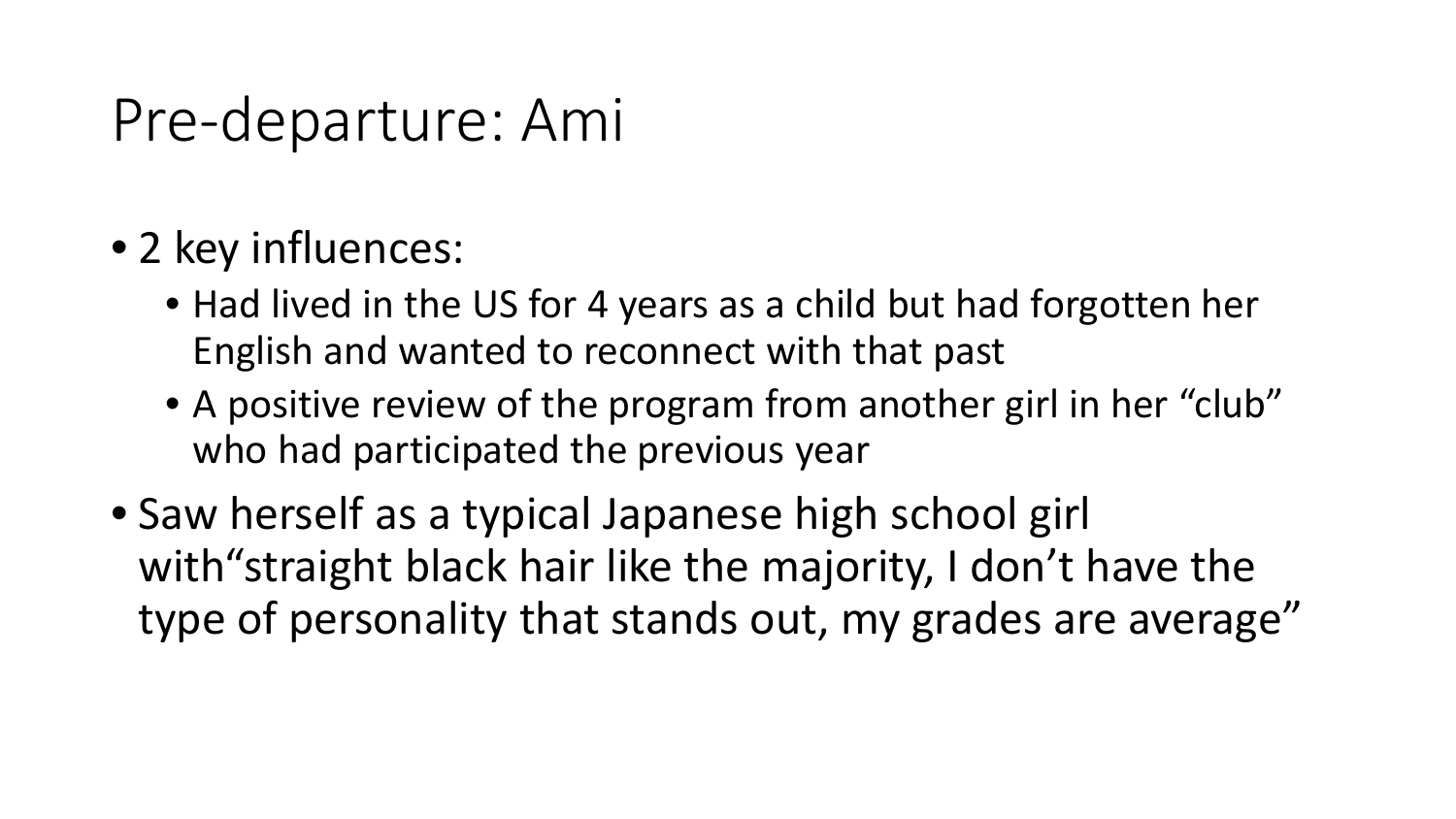# During exchange: Mari

### **Critical Experience**

- Began to feel mentally drained from the effort of communicating in English
- During a multi-day trip to the countryside with other exchange partner groups she found an escape from the need to communicate in English with fellow Japanese students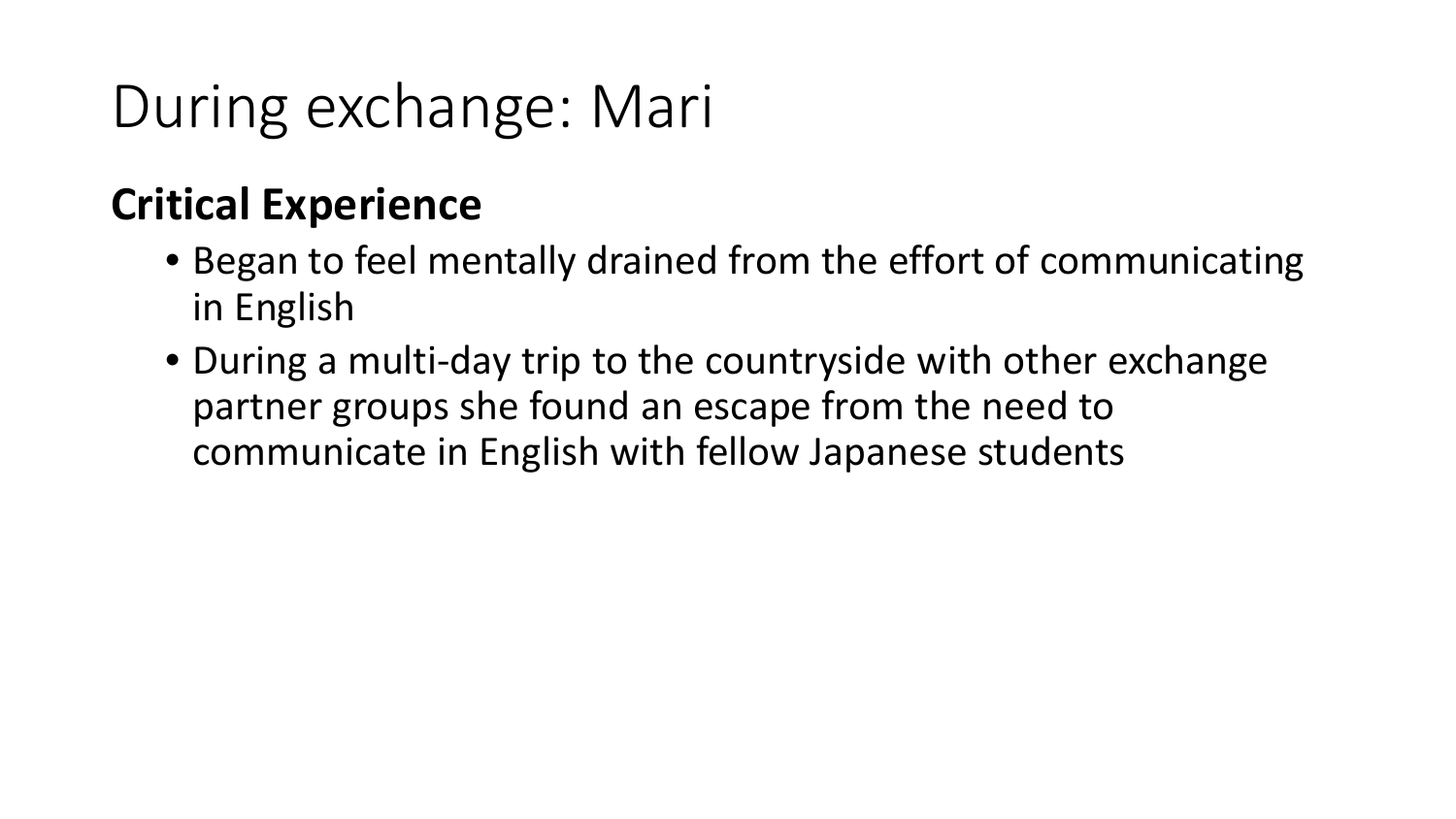### During Exchange: Mari

#### **Ambivalence**

"I've gone from being unable to communicate except for English back to living in Japanese...it's both a relief and a bit of a disappointment."

"I really feel my host and me growing apart more each day…this is becoming more like a school trip."

#### **Attempt to resolve**

• Concluded that she didn't want to be someone who "passively absorbs cultural experiences…as a guest" and tried to foster "cultural exchange" with her host for the rest of the program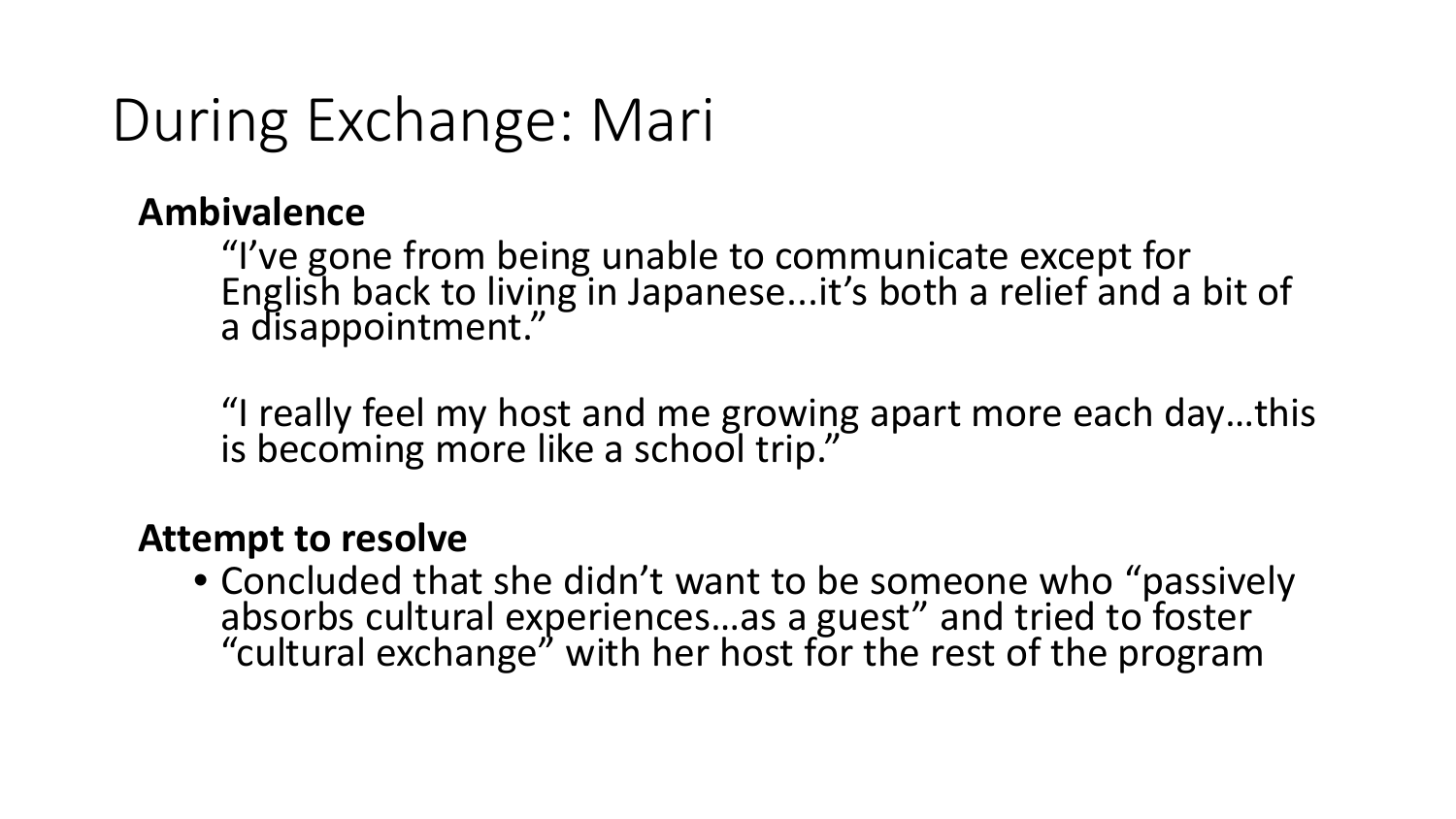### During exchange: Ami

### **Critical Experience**

"I honestly couldn't understand what was being said…and people's displeasure would be shown quite openly on their faces…the only thing I could do was to try and fit in with the host family's way of doing things. That was all I could do."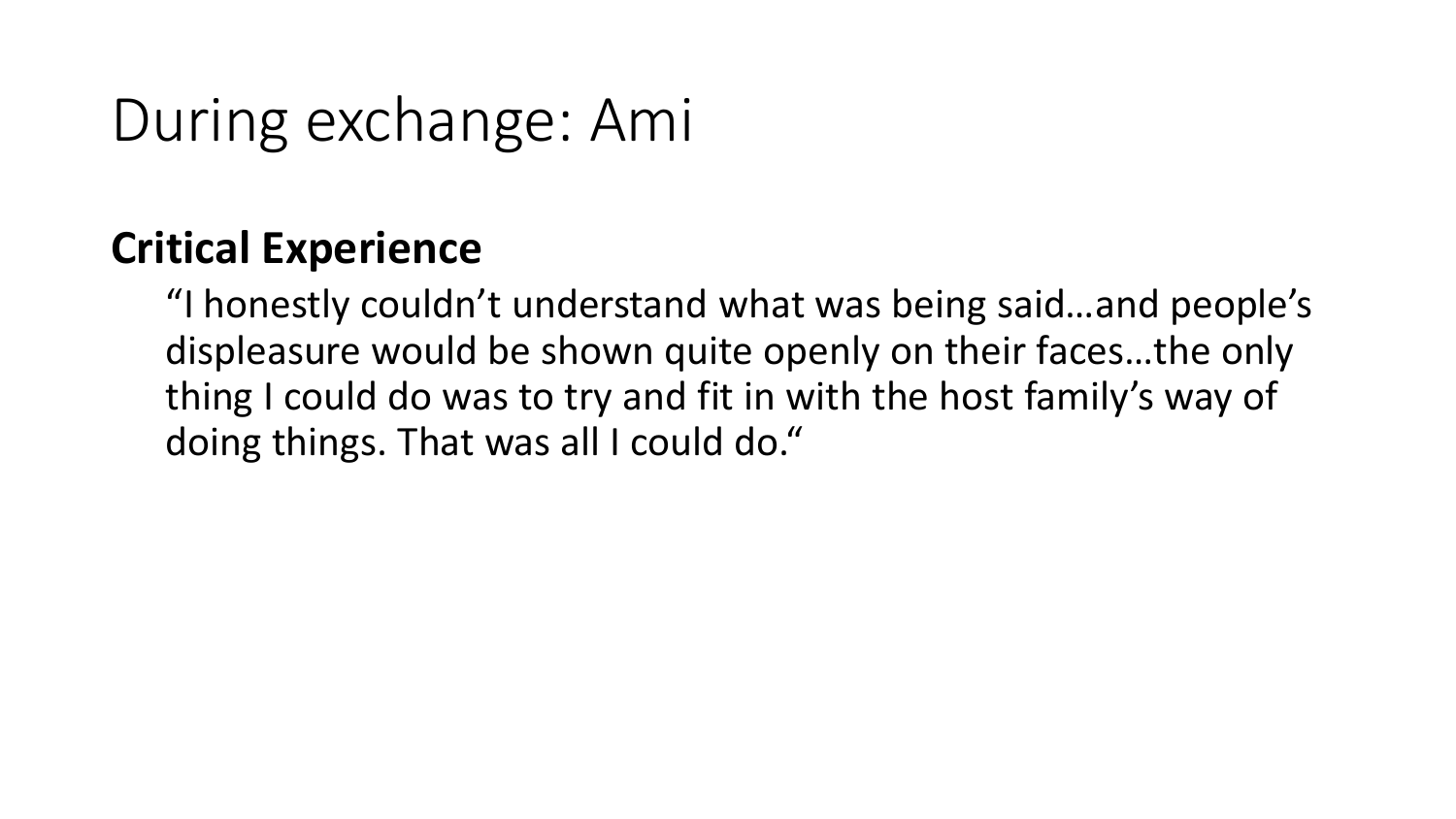### During Exchange: Ami

### **Ambivalence**

"I couldn't really blend in, I was the only Japanese surrounded by English people and I was like the representative of Japan, I became what all Japanese are like to them."

#### **Attempt to resolve**

• Began to "long for Japanese food and Japanese conversation." Retreated into her identity as Japanese by speaking Japanese to herself in her room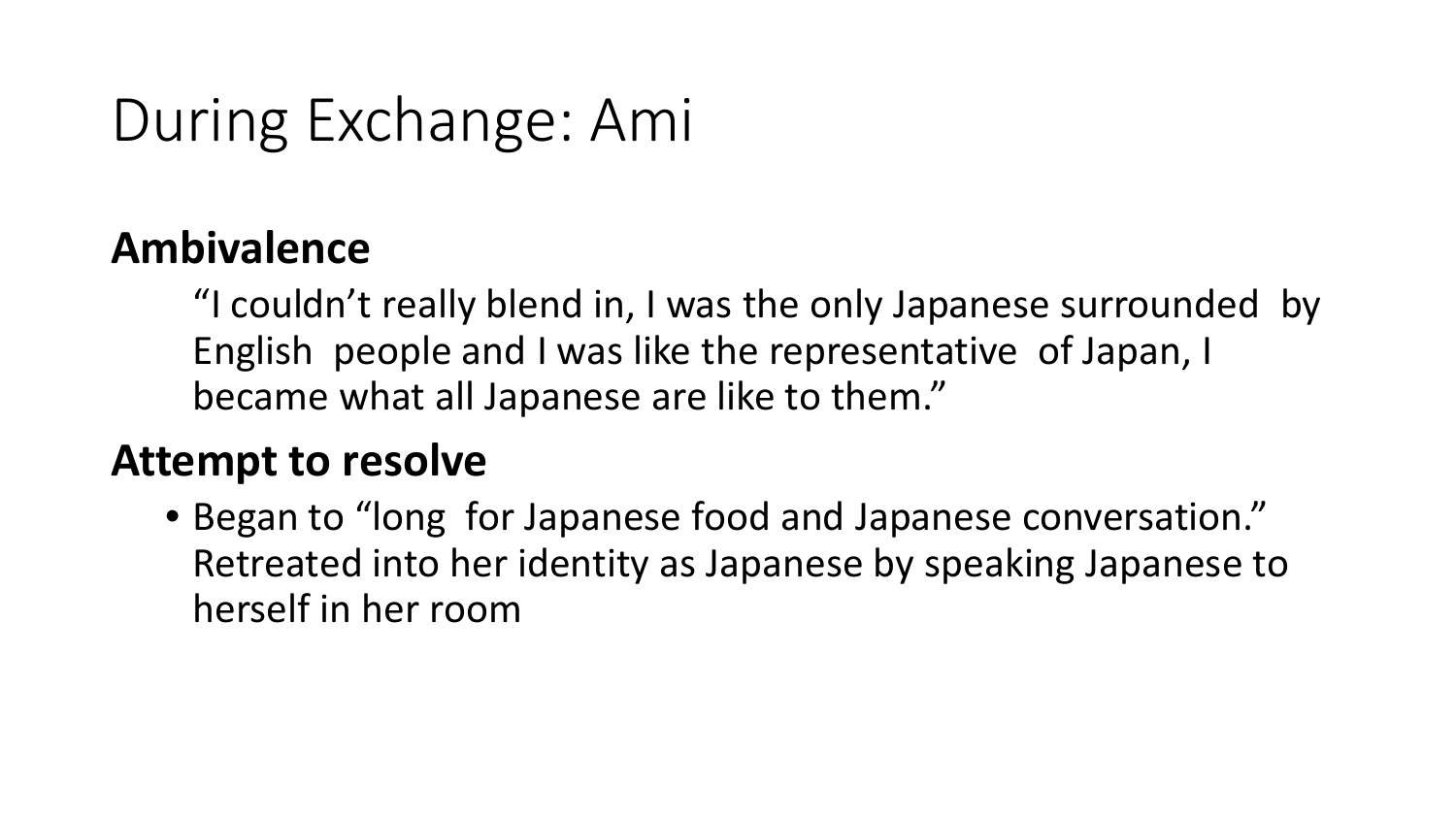### Post-exchange: Mari

"…not studying English just to study English but…I strongly felt that it's completely necessary in order to remove barriers."

"What I want to do in the future isn't [just] use English…I need English to do things and it's possible I will go overseas to study that."

"Until now I sensed that I was in some kinds of *en* but…I'm not in the collected space that they all occupy…I realized that I'm a separate entity to all that."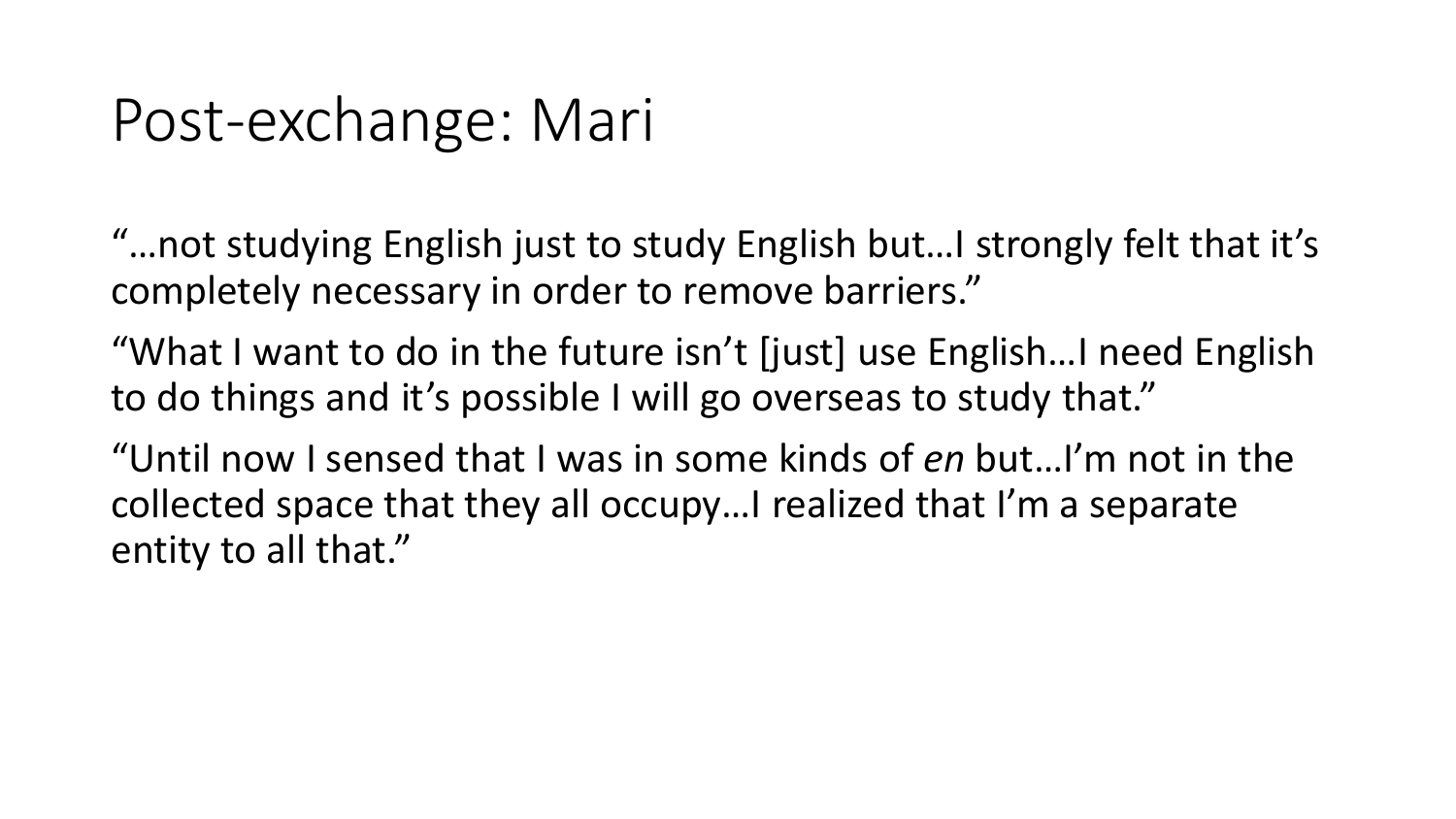### Post-exchange: Ami

" There was nothing I could do if I didn't understand, as I had been placed in an environment where I was the only Japanese I just had to understand by myself"

"I felt like I wanted to tell people about Japanese culture but I never had the chance, I was never able to really fit in... I guess when I think about it, it's probably fine to drink something during class, but I felt opposed to it and I think that's because I went there as a Japanese."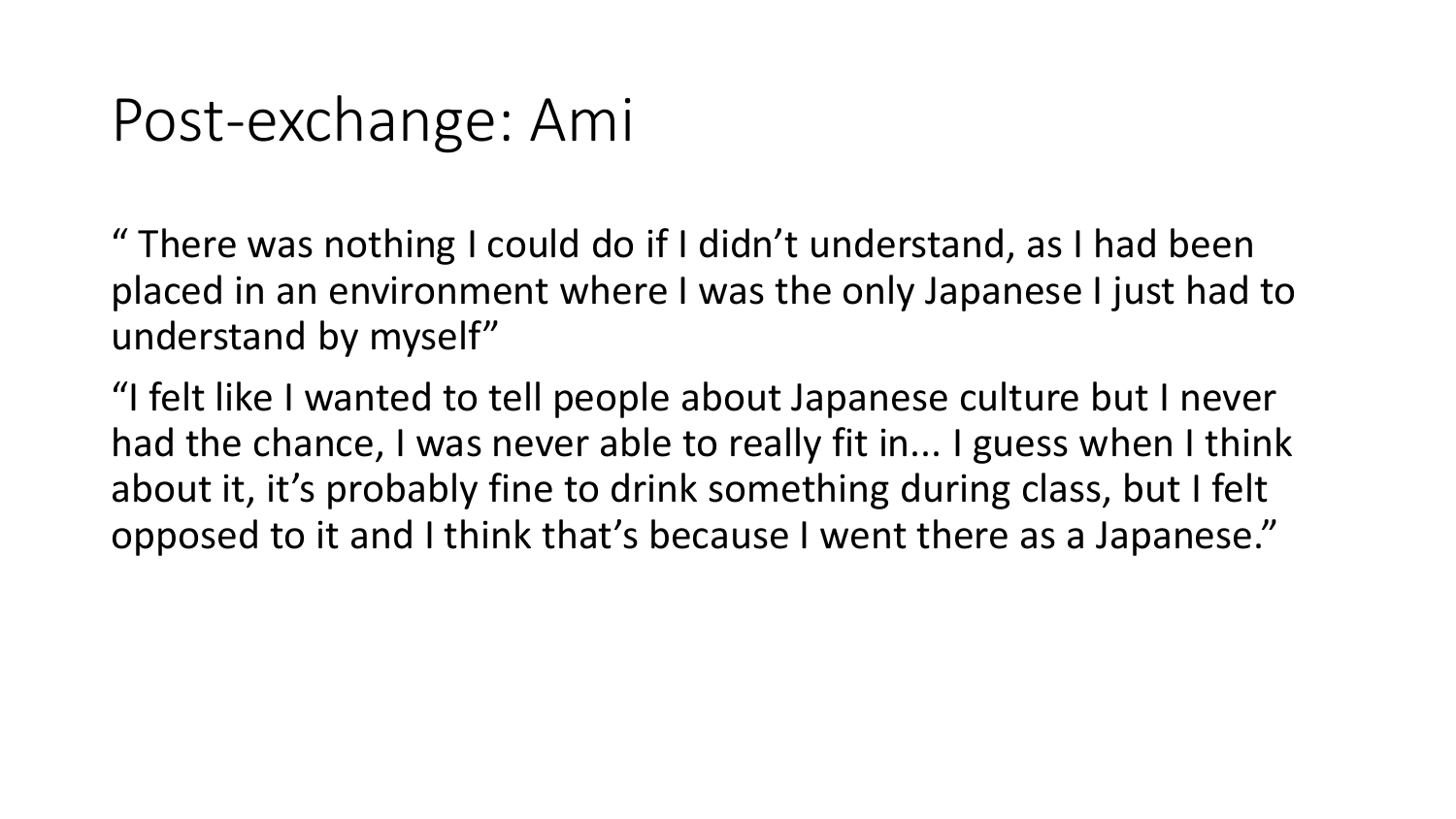### Diverging outcomes

- Mari finds the experience draining and even confrontational at times yet, in the end has a similar revelation to the other Japanese women who appear in SA literature (e.g. Kobayashi, 2007; Takahashi, 2012). The experience provides a window to new opportunities through English-mediated subject positions.
- Ami also finds the experience draining and confrontational at times and retreats into her identity of being "Japanese", speaking to herself in Japanese and craving Japanese food, basically being homesick.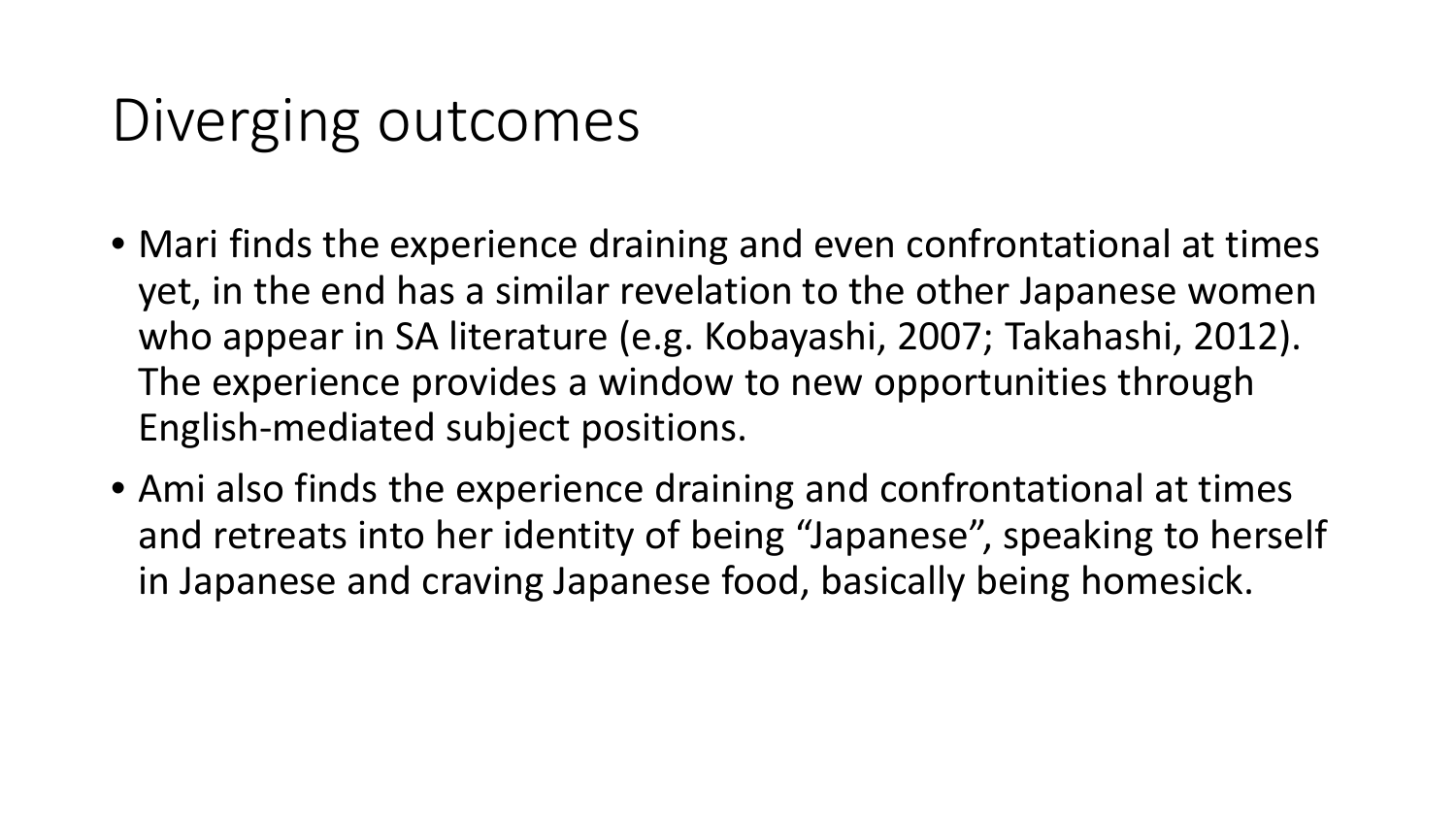### Critical experiences

- In the limited context of these students it appears that how they handled the ambivalence which came from being thrust into unfamiliar linguistic and cultural contexts led to the outcomes they reported.
- Both students found communicating in a second language and dealing with differing cultural norms to be exhausting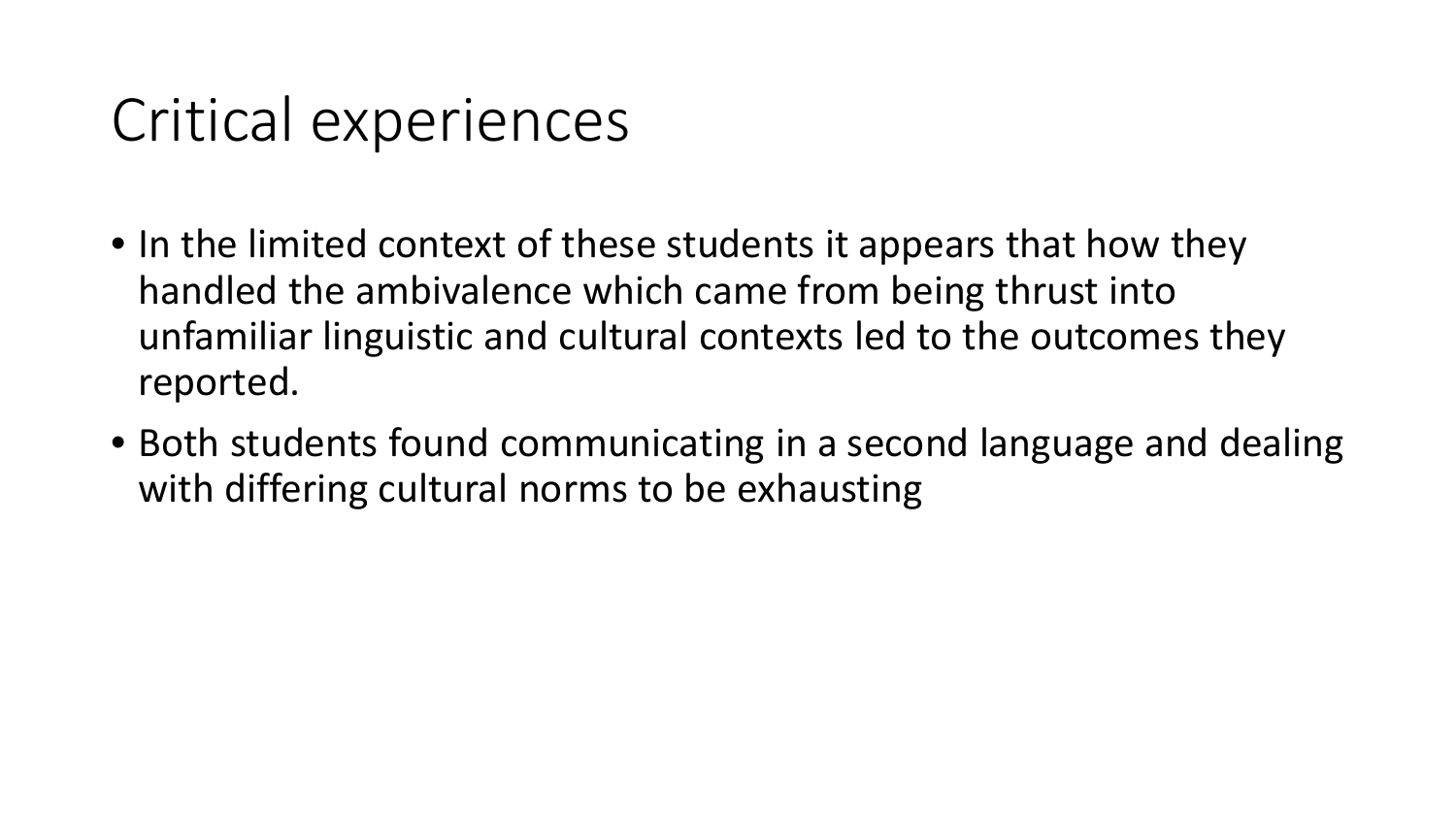### The role of identity and social histories

- **Ami:** historical connection to English which she wanted to rekindle, yet her language ability proved inadequate for smooth communication leading her to feel despondent. Instead she found reaffirmation of her identity as a Japanese
- **Mari:** felt confined to participating in particular social circles which required certain behaviors. SA allowed her to begin exploring identities outside of those circles.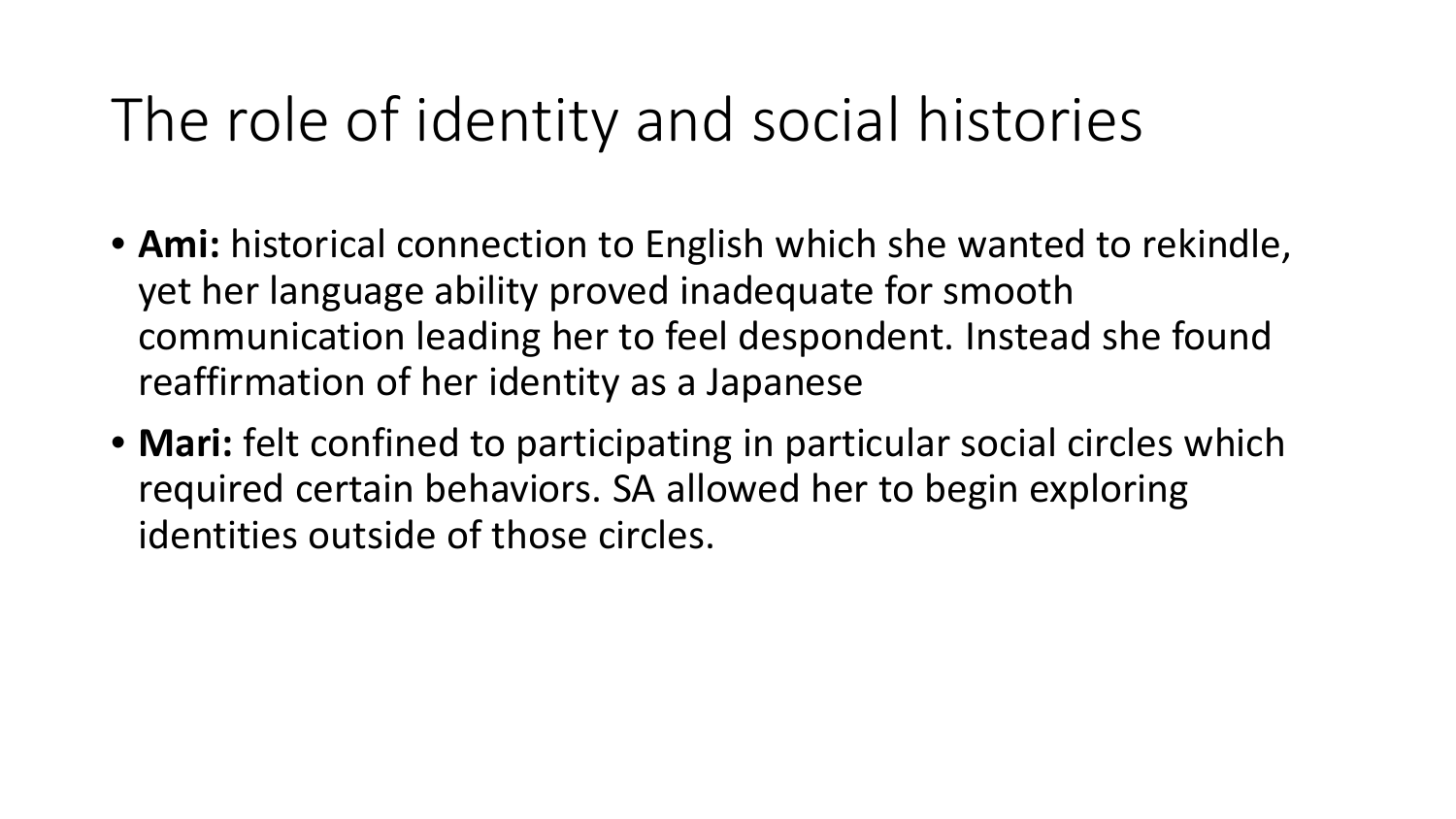### FINDINGS & QUESTIONS

- Even short-term SA programs can have consequences for secondlanguage identities
- Study abroad is often seen as a "life-changing" and "mindbroadening" experience, yet it seems that the opposite was true for Ami
- While student identities were certainly subject to turmoil as a result of their experience, what role did ID and social histories play in how they were resolved?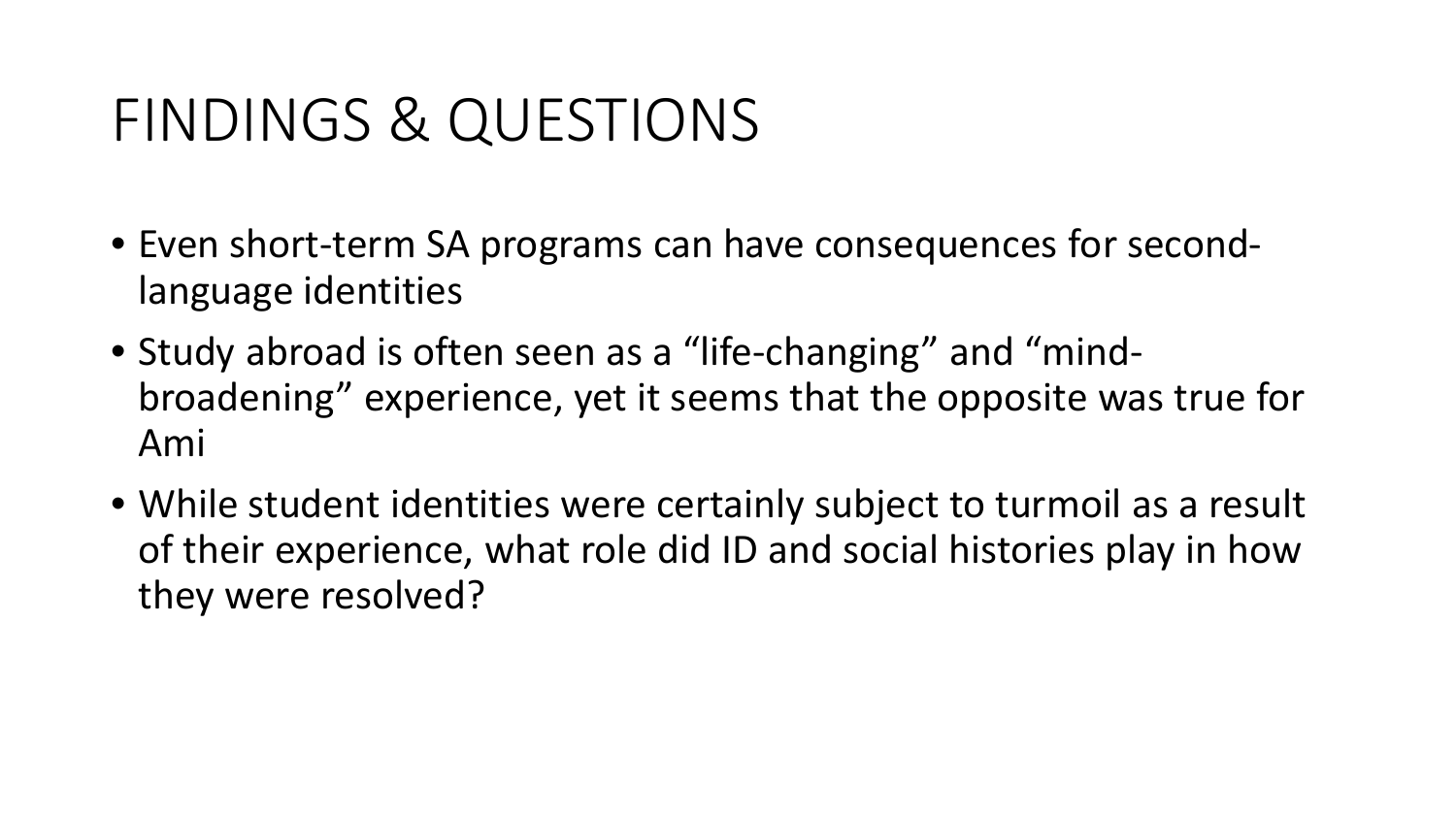### Findings & Questions

- Would it have been possible to predict that Ami would struggle with the experience and provide intervention?
- Given the repercussions for Ami and Mari's second language identities greater emphasis should be payed the "whole" individual in future study (as per Coleman, 2013)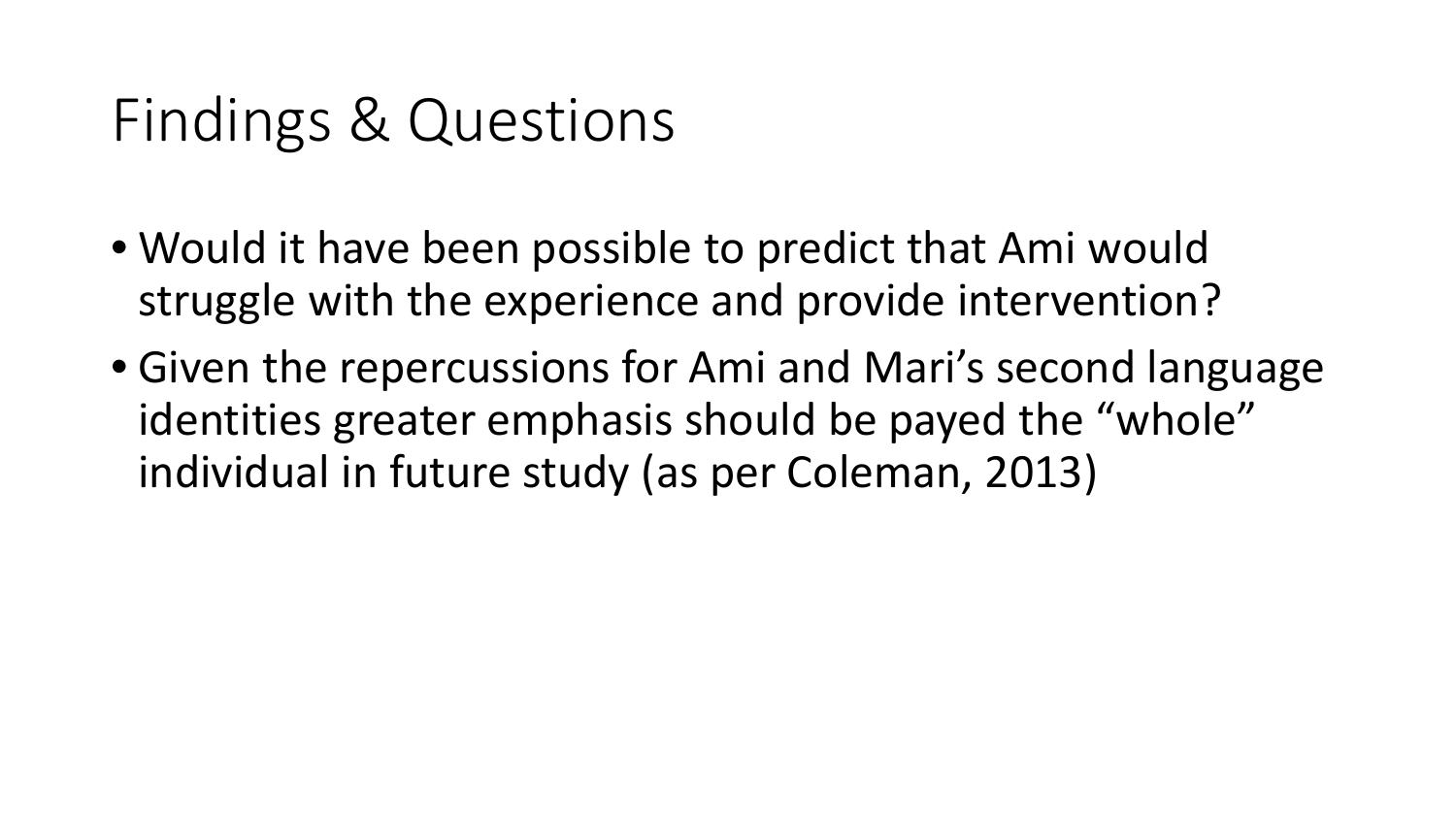### Coleman (2013)

"The study abroad experience never has just one single outcome or objective…linguists, who focus principally on study abroad as a language learning activity…need to acknowledge that for educational researchers, as indeed for students themselves, the foreign language is just one aspect of a complex phenomenon with multiple outcomes" (p. 24)